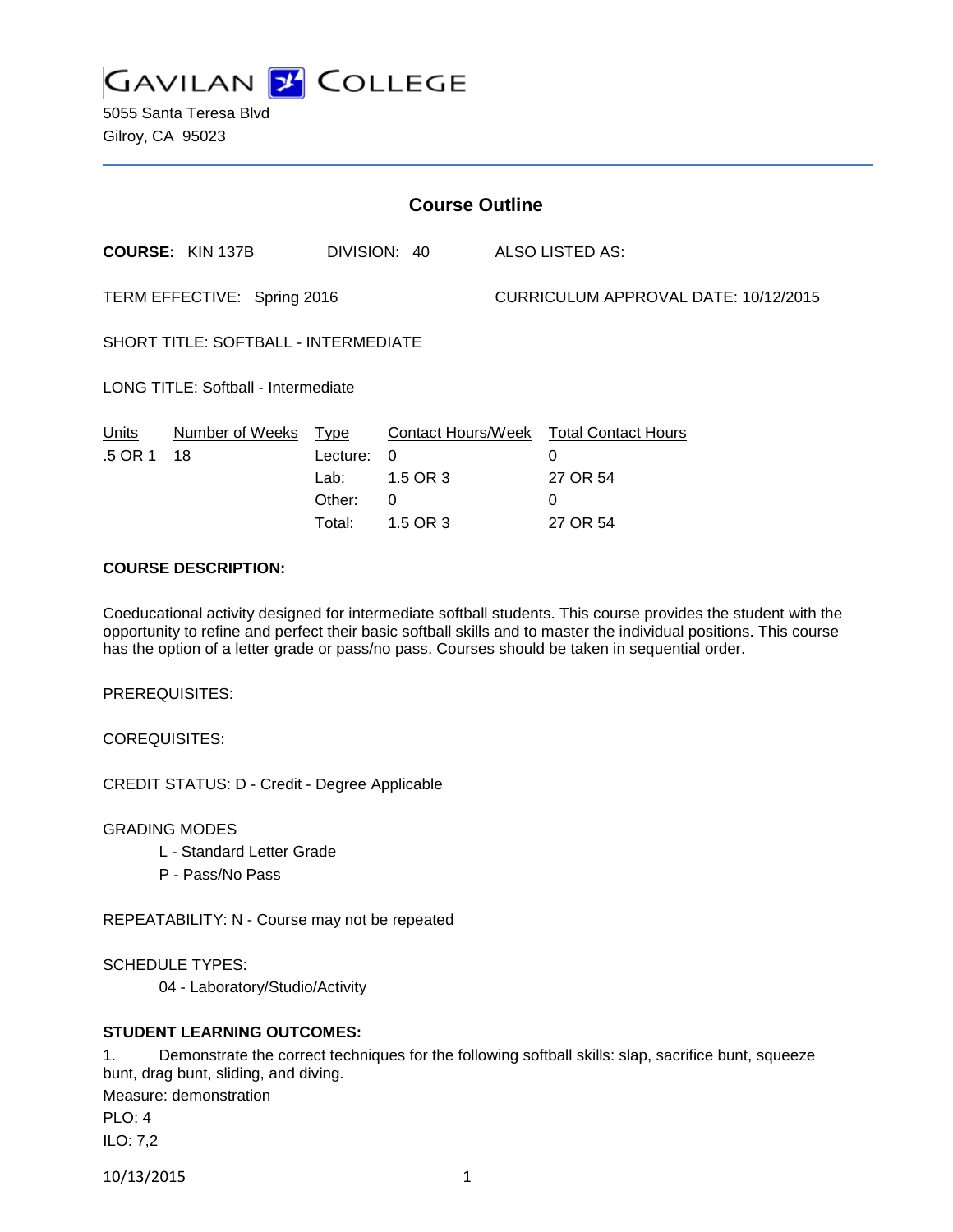GE-LO: E1 Anticipated Year of Assessment: 2015-16

2. Describe and demonstrate the skills required for infielders, outfielders, pitchers, and catchers. Measure: oral quiz, written exam, discussion, demonstration

PLO: 4,7 ILO: 7,2,1,4 GE-LO: E1,A1,A2 Anticipated Year of Assessment: 2015-16

3. Explain and demonstrate how to keep a softball score book.

Measure: written exam, performance PLO: 7 ILO: 2,7,1 GE-LO: A1,A2 Anticipated Year of Assessment: 2015-16

# PROGRAM LEARNING OUTCOMES:

After completing the Kinesiology major a student will be able to:

1. List and describe five career options available in the field of kinesiology.

2. Describe and critically analyze the role of physical activity and its impact on health, society and quality of life.

3. Discuss the history and broad content within the discipline of kinesiology and develop skills to enable the synthesis of concepts across disciplines.

4. Identify critical elements of motor skill performance, combine motor skills into appropriate sequences for the purpose of improving skill learning, and demonstrate competent motor skill performance in a variety of physical activities.

5. Identify the skeletal and muscular structures of the human body.

6. Utilize measurement concepts (qualitative and quantitative) to assess student/client

performance and program effectiveness.

7. Describe and demonstrate effective verbal and nonverbal communication skills.

# **CONTENT, STUDENT PERFORMANCE OBJECTIVES, OUT-OF-CLASS ASSIGNMENTS**

Curriculum Approval Date: 10/12/2015

# 3 - 6 Hours

Content: Discuss class procedures, course syllabus and grading. Review throwing and catching. Introduce the techniques of showing the knuckles to the target when throwing and shuffling the feet at the beginning and end of the throw; and catching in front of the body. As well as moving quickly when catching and then throwing. Incorporate the drill using no glove and moving the ball from glove hand to throwing hand to practice the above skills.

Student Performance Objectives (SPO): Demonstrate the technique of showing the knuckles to the target when throwing. Practice catching in front of the body and transferring the ball quickly from glove hand to throwing hand.

Out-of-Class Assignments:

## 3 - 6 Hours

Content: Review fielding for both infield and outfield play. Introduce digging the ball from the dirt for infield play and playing the ball off the wall for outfield play.

Student Performance Objectives (SPO): Demonstrate the techniques of digging the ball from the dirt for infield play and playing the ball of the wall for outfield play. Participate in class activities.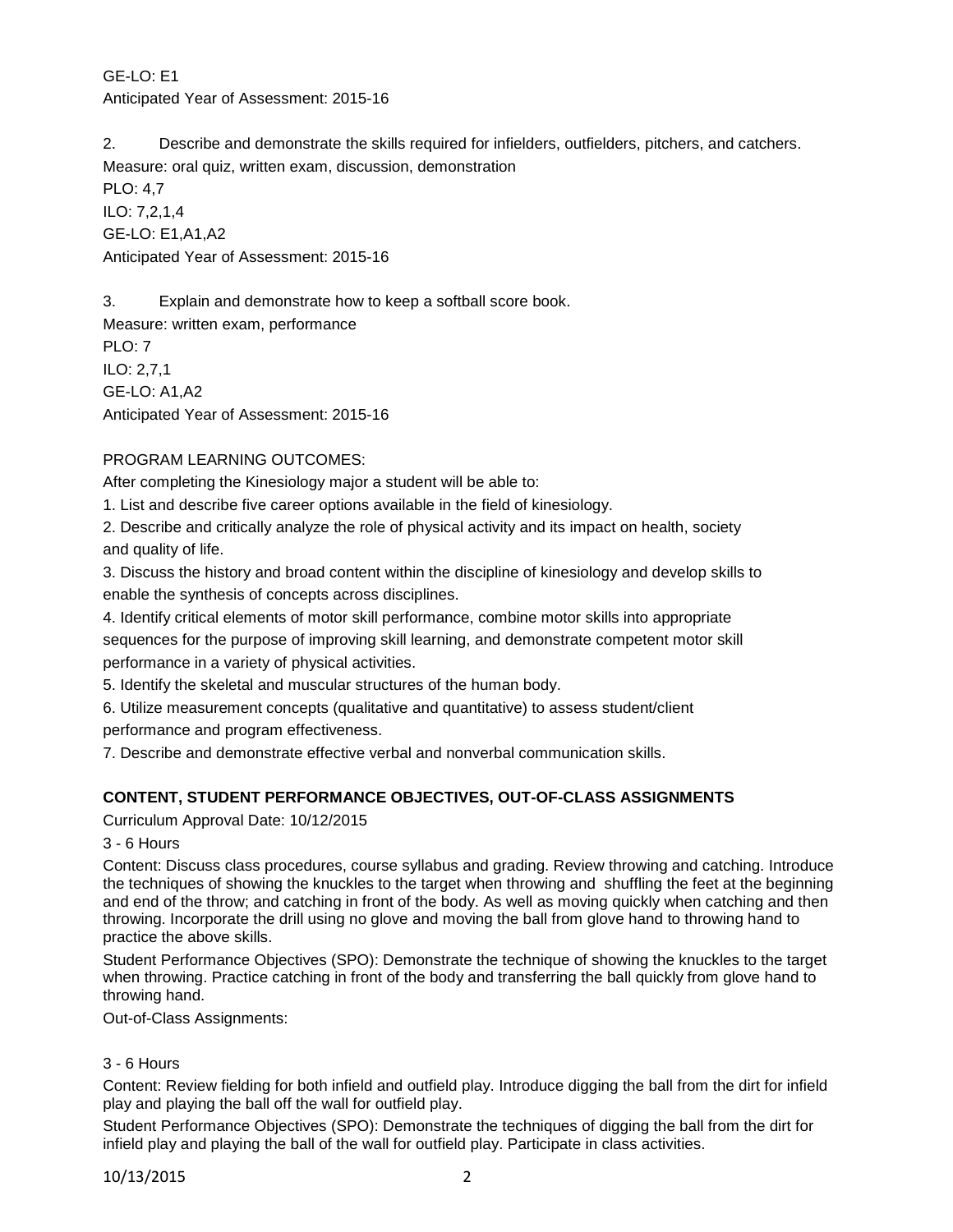### Out-of-Class Assignments:

## 3 - 6 Hours

Content: Review hitting, including the basic bunt. Introduce the slap, as well as the sacrifice, squeeze, and drag bunts. Discuss the situations where each type of hit/bunt might be used. Incorporate these skills using a variety of practice drills.

Student Performance Objectives (SPO): Demonstrate the slap, sacrifice, squeeze, and drag bunts. Explain when/why each type of hit would be used. Participate in class activities.

Out-of-Class Assignments:

4.5 - 9 Hours Content: Review base running. Introduce the techniques for sliding and diving and discuss the rules related to these skills. Continue to work on skill building by incorporating a variety of activities which allow the students to practice all skills learned to date.

Student Performance Objectives (SPO): Demonstrate the techniques for sliding and diving and discuss the rules which apply to these skills. Practice the correct techniques when performing all skills in drill and game activities.

Out-of-Class Assignments:

### 6 - 12 Hours

Content: Introduce scorekeeping and how to keep the score book. Presentation on each of the individual positions and the skills required for them. Infielders and outfielders - playing the angles. Pitching - the different types of pitches for both fastpitch and slowpitch. Catching - framing the ball, circling around the ball, and throwing to a target. Practice drills could include: the Angle to Ball Drill for infielders and outfielders and the Star Drill and Drop and Block drill for catchers.

Student Performance Objectives (SPO): Practice how to mark a score book. Explain and practice the skills required for infielders, outfielders, pitchers, and catchers.

Out-of-Class Assignments:

### 6 - 12 Hours

Content: Review how to keep a score book. Review the skills required for each softball position. Continue to practice all softball skills - catching, throwing, fielding, hitting, base running, and sliding/diving - in a variety of drill and game activities. Continue to develop the skills required for each position - infield, outfield, pitching, and catching. Skill testing.

Student Performance Objectives (SPO): Utilize the correct techniques when performing all softball skills. Practice the skills required for each position. Participate in class activities, including skill testing.

### **METHODS OF INSTRUCTION:**

guided practice, demonstration, discussion

## **METHODS OF EVALUATION:**

Category 1 - The types of writing assignments required:

Percent range of total grade: % to %

If this is a degree applicable course, but substantial writing assignments are NOT appropriate, indicate reason

Course primarily involves skill demonstration or problem solving

Category 2 - The problem-solving assignments required: Percent range of total grade: % to %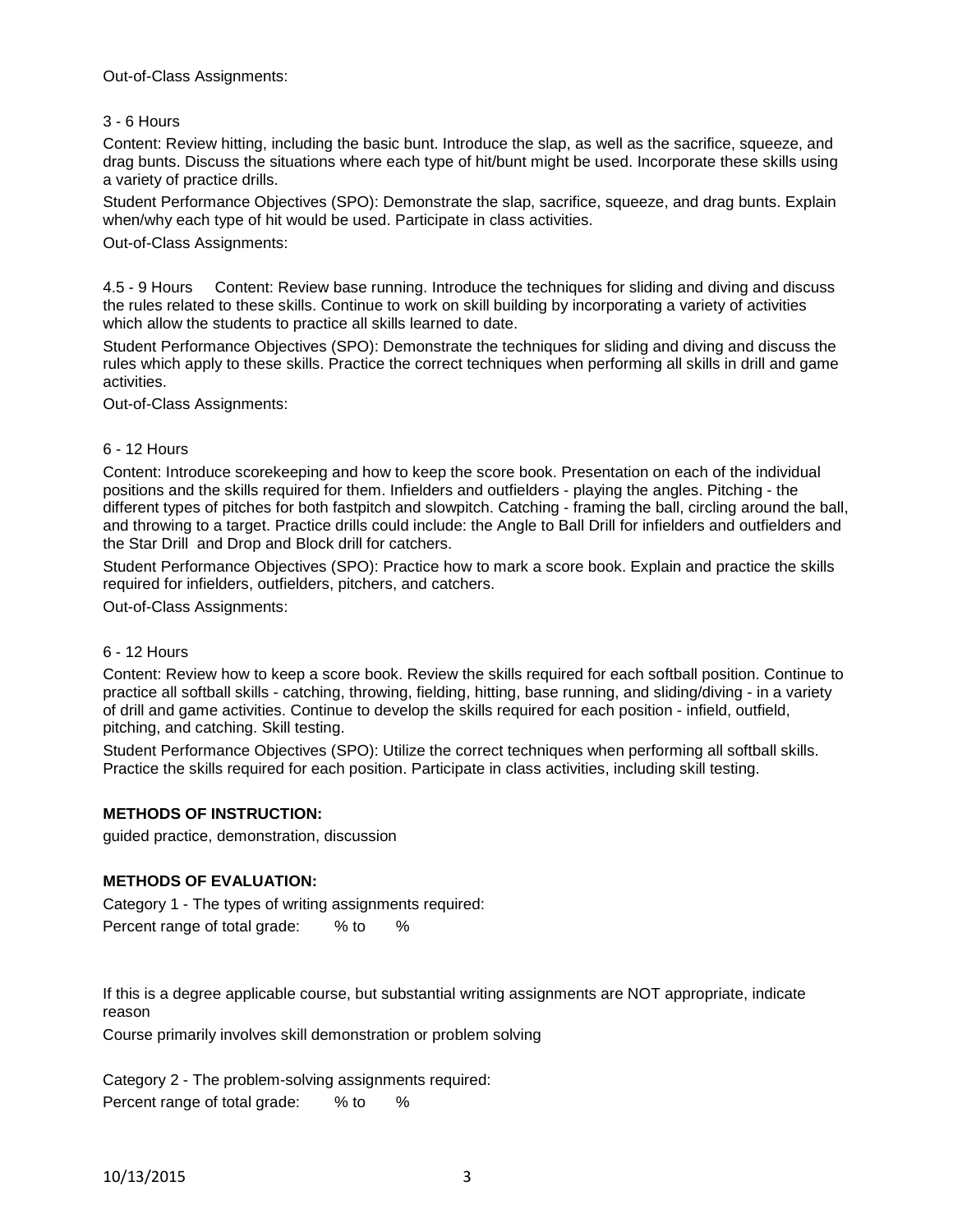Category 3 - The types of skill demonstrations required: Percent range of total grade: 35 % to 60 % Performance Exams

Category 4 - The types of objective examinations used in the course: Percent range of total grade: 10 % to 20 % Multiple Choice True/False Matching Items Completion Other: short answer

Category 5 - Any other methods of evaluation:

#### **REPRESENTATIVE TEXTBOOKS:**

No textbook required.

### **ARTICULATION and CERTIFICATE INFORMATION**

Associate Degree: CSU GE: IGETC: CSU TRANSFER: Transferable CSU, effective 201630 UC TRANSFER: Not Transferable

#### **SUPPLEMENTAL DATA:**

Basic Skills: N Classification: Y Noncredit Category: Y Cooperative Education: Program Status: 1 Program Applicable Special Class Status: N CAN: CAN Sequence: CSU Crosswalk Course Department: KIN CSU Crosswalk Course Number: 137B Prior to College Level: Y Non Credit Enhanced Funding: N Funding Agency Code: Y In-Service: N Occupational Course: E Maximum Hours: 1 Minimum Hours: .5 Course Control Number: Sports/Physical Education Course: Y

10/13/2015 4